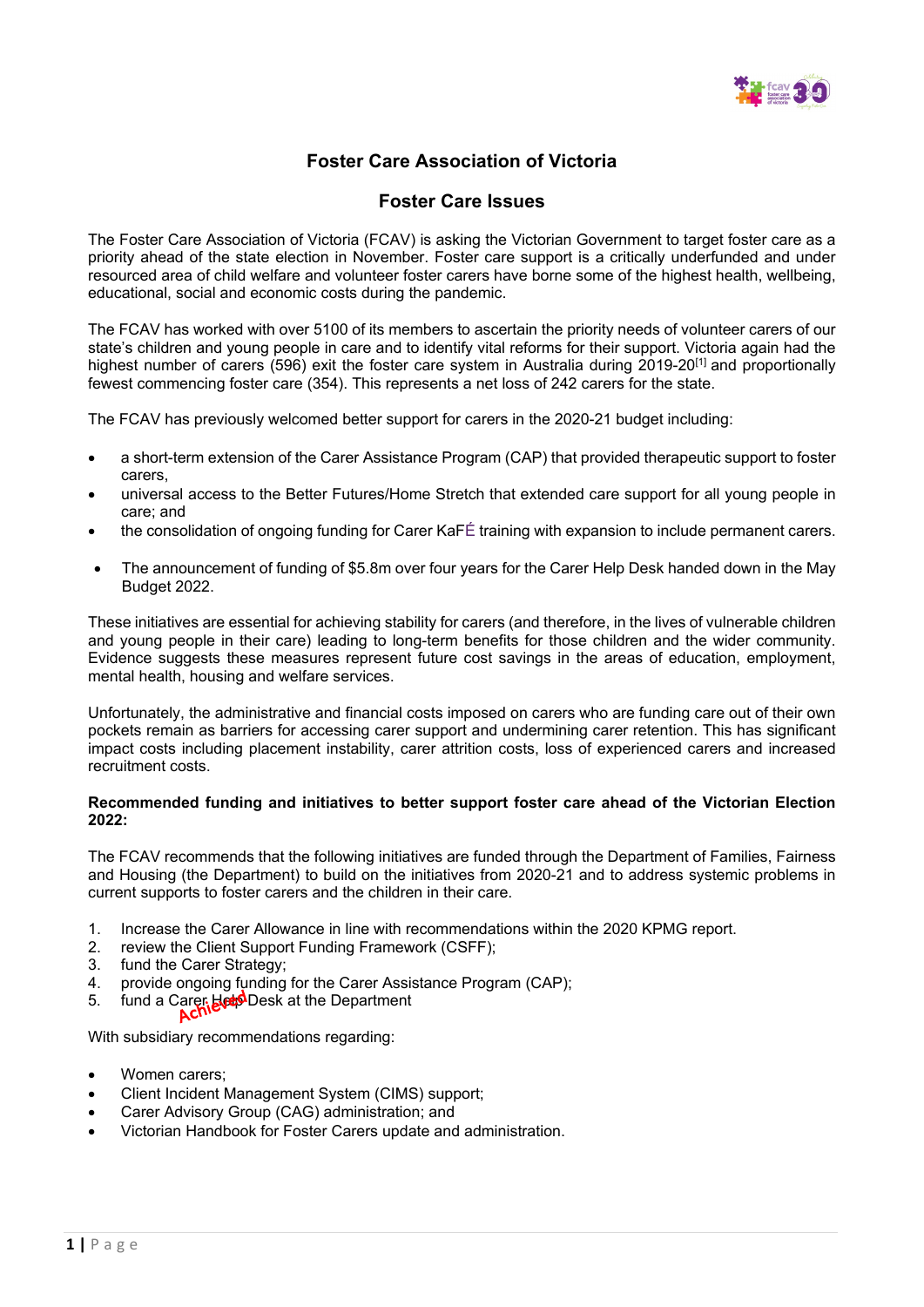

### **1. Carer Allowance review**

**The FCAV recommends an increase to the care allowance and a simplified structure to meet the true costs of caring for a child or young person in home-based care. This includes aligning allowance levels with key education life stages, for example, pre-school (0-4), primary school (5-12) and secondary school (13-17) and ensuring indexation is applied year on year to keep pace with those costs. The FCAV recommends regularly reviewing allowance rates against cost of care data on an ongoing basis.**

The recently conducted *Victorian Home-based Carer Census*[2] found that 59% of foster carers regularly use their own funds to cover costs of care for their child and that 75% report that providing foster care has had a negative impact on their finances.

In Victoria, foster carers are accredited **volunteers** who provide temporary, short-term or long-term care to children and young people who are unable to live with their birth families. Children and young people in foster care are far more likely to have significant behavioural difficulties, emotional and mental health needs than most children[3], and the role of their carer is to provide a loving and supportive home environment that meets their social and emotional needs.

Victoria again had the highest number of carers (596) exit the foster care system in Australia during 2019- 20[4] and proportionally fewest commencing foster carers (354). This represents a net loss of 242 carers.

Research indicates 'adequate' financial support is a significant part of the support all carers require and financial strain is one reason carers cease fostering. Victorian carers currently receive an allowance that hasn't increased since 2016 and isn't indexed to inflation. As a result, it has decreased in real value by at least 10% at a time when the cost of living is increasing and incomes are stagnating. The basic Care Allowance in Victoria is significantly lower than NSW and lower when compared to most other states.

### **Key points**

The Victorian Care Allowance does not cover the costs of the day-to-day care of a child. The Department's *Victorian Home-based Carer Census*[2] shows that up to 59% of carers are financing the costs of care out of their own pocket.

Victoria's level 1 Care Allowance (for children aged 0-7) is \$418 per fortnight which is the second lowest of any state in Australia

A Victorian 6-year-old child's carer receives less care allowance than in most other states:

- \$159 less than in NSW per fortnight;
- \$127 less than in Qld per fortnight
- \$91 less than in WA per fortnight; and
- \$83 less than in Tasmania per fortnight.

### **Recommendation**

The Care Allowance should increase to cover the everyday costs of care. Increases should be benchmarked against like states such as NSW.

The FCAV recommends an immediate increase to the carer allowance and a review of the process and structure for ascertaining care allowance levels of each child. Resourcing should be provided for regular reviews of the carer allowance level based on the needs of the child. Set allowance levels should be aligned with key education life stages, pre-school (0-4), primary school (5-12) and secondary school (13-17) and with indexation applied year on year to keep pace with true costs of providing care.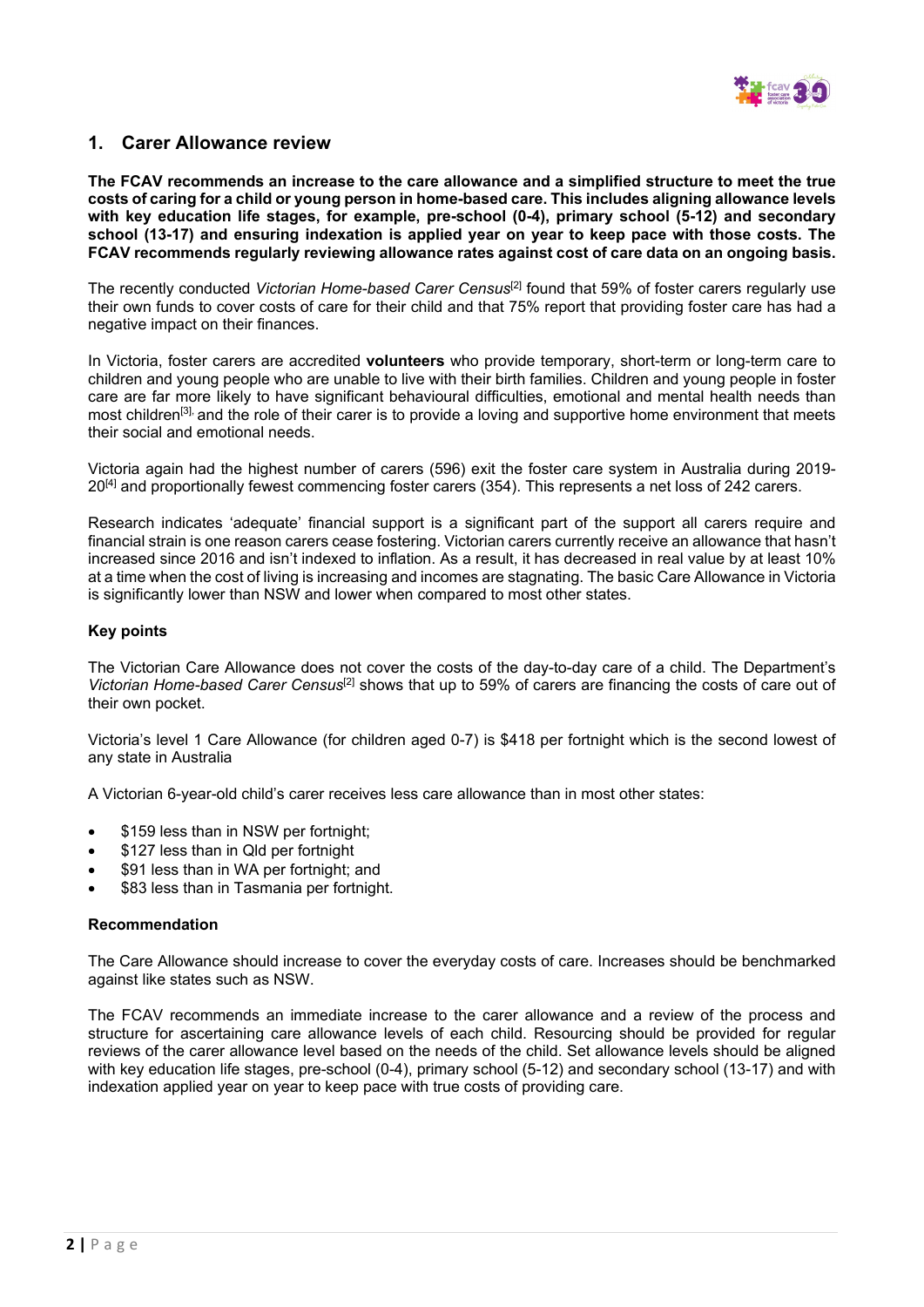

## **2. Review expenses funding and reimbursements under the Client Support Funding Framework**

The Client Support Funding Framework (CSFF) provides two sources of funding for children in out of home care:

- Client Expenses; and
- Placement Support.

Client Expenses covers costs not covered by the Care Allowance and is the key funding mechanism for getting access to medical, educational, therapeutic, respite, sports, school uniforms and additional travel supports for children in care.

The FCAV estimates that the Government has spent approximately \$23m on Client Expenses in each of the last two financial years. This covers all children under child protection watch which is approximately 20,000 children in any one year. This amounts to only \$1150 allocated per child. This is only enough to buy approximately seven counselling sessions per year, with no funding to cover other essential costs.

In view of inadequate funding it's no surprise that the 2021 *Victorian Home based Carer Census*[7] shows that up to 59% of carers are funding care related expenses out of their own pocket. The problem is exacerbated by the fact that the majority of Victorian carers are on level one care allowance which is one of the lowest care allowances in Australia (see above).

It is unacceptable that volunteer carers are funding access to support services from their own finances and the Government must provide additional funding to assist with access to counselling, educational interventions (speech therapy, occupational therapy, maths and English coaching) and recreational activities such as sporting club memberships

These will often include. These are known as client expenses.

### **Recommendation**

- 1. a substantial increase to the funding available for Client Expenses so that all children are able to access the support services they require to recover from, trauma and abuse;.
- 2. a guaranteed amount of reimbursable funds be available for each child per annum which is managed by the Agency or independent contractor such as the FCAV, focused on fair and equitable expense reimbursement per placement.
- 3. Streamlining of the application process to provide timely and transparent decision making.
- 4. a review of the policies and procedures that outline the expenses that can be claimed within the CSFF and how this is facilitated, and to make this a consistent and transparent.

This would mean that there is greater certainty about funding which would assist in planning and management of funds by an organisation closer to the child and their carers, who can assist in more timely decision making with a better understanding of the needs of each child, thereby mitigating the need for carers to take on those costs or undertake lengthy administrative processes for reimbursement.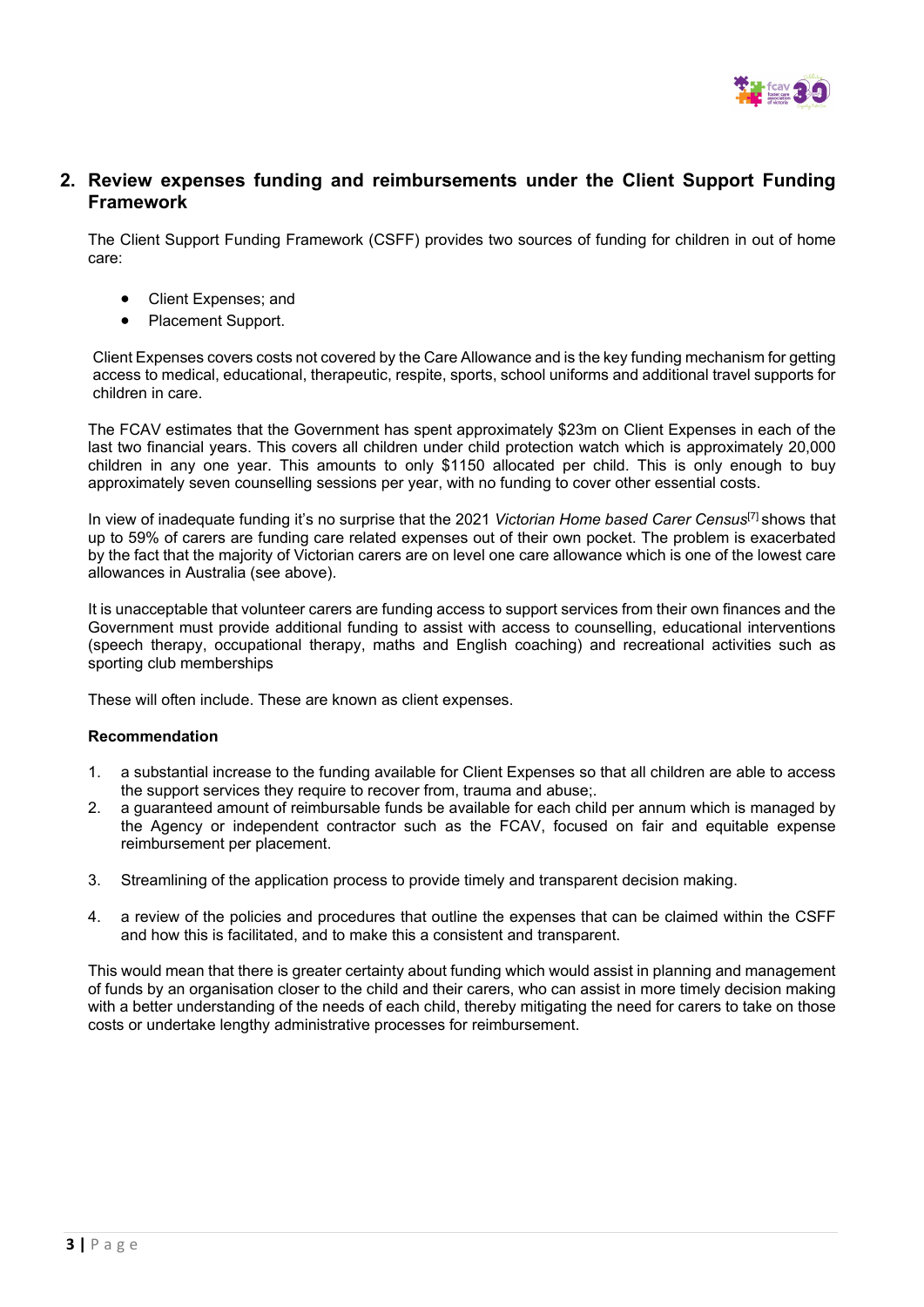

### **3. Re-establish and fund the roll out of the** *Victorian Carer Strategy – Strong carers, stronger children*

The Government launched the *Carer Strategy[8]* in 2019 to address a wide range of carer concerns and to improve carer retention and reduce carer churn. However, it has failed to fund its implementation and the implementation working group has only met three times since 2019.

The Carer Strategy working group needs to be re-established comprising a small group of carers, peak body representatives and Department staff to oversee implementation, with an operational focus on measurable and deliverable outcomes including:

- · Birth registration system review
- · Carer Help Desk establishment
- Medicare access issues
- Carer research
- Care allowance/funding review
- CIMS process/support review
- Carer exit interviews
- · Transport issues
- Client Expenses administration review

### **Recommendation**

Appropriately fund the Carer Strategy and re-establish smaller carer strategy working groups. The FCAV recommends this streamlined approach with key stakeholders for a strong chance of successfully fulfilling the aims of the Strategy.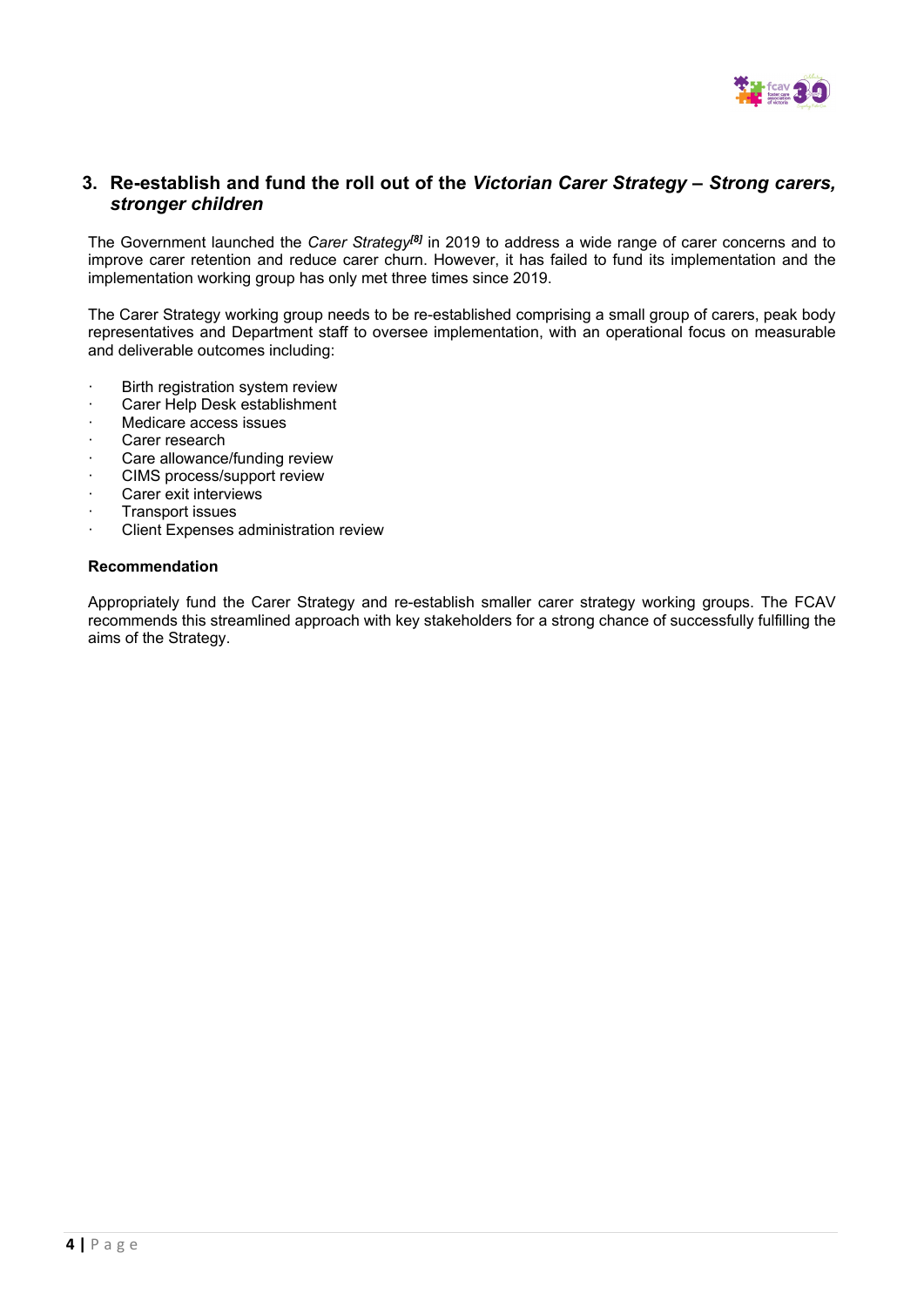

## **4. Provide ongoing funding to support the FCAV to provide the Carer Assistance Program**

The CAP provides one on one counselling for carers for a limited number of sessions. The CAP was established after identifying that carers did not have access to a counselling service that understood carer roles and needs.

Foster carers require the additional support provided by the CAP to support them with their own mental health and wellbeing needs specific to their foster care role. The service requires sector specific knowledge and expertise in matters unique to foster carers, to deliver.

The CAP is delivered by FCAV staff who understand the child protection system and who have years of experience in supporting and advocating for carers. Because the counselling service is delivered online it has high usage from carers in regional and remote areas who struggle to access services in their location.

In the past, foster carers have had to seek mental health support from their GP to obtain a mental health plan and access a generic therapeutic support service usually at their own cost, and without the benefit of the service having sector specific knowledge of issues that arise from their foster caring role. The CAP overcomes these issues and any stigma associated with accessing mental health services for carers, by providing a free, foster care specific, self-referral program with no time delays or costs to the carer.

The FCAV recommends the Department commit to ongoing funding of the CAP in order to capitalise on the economies of scale and processes in place within the FCAV, carer stakeholders, agencies and the sector which is now familiar withthe service as the only dedicated therapeutic referral service for foster carers in Victoria.

The CAP evaluation data indicates that carers find the program highly valuable and a significant majority of carers (75%) accessing the service had two to three counselling sessions, which is consistent with the intended model of delivery; that is, short term, solution-focused therapy. The CAP is delivered online and data shows that more regional carers have accessed the CAP by proportion of population, suggesting that it fills a gap in a strong underlying need for support services for rural and remote carers.

### **Recommendation**

That the Department provides ongoing funding for the CAP to support the mental health and wellbeing of foster carers and prospective foster carers all over Victoria.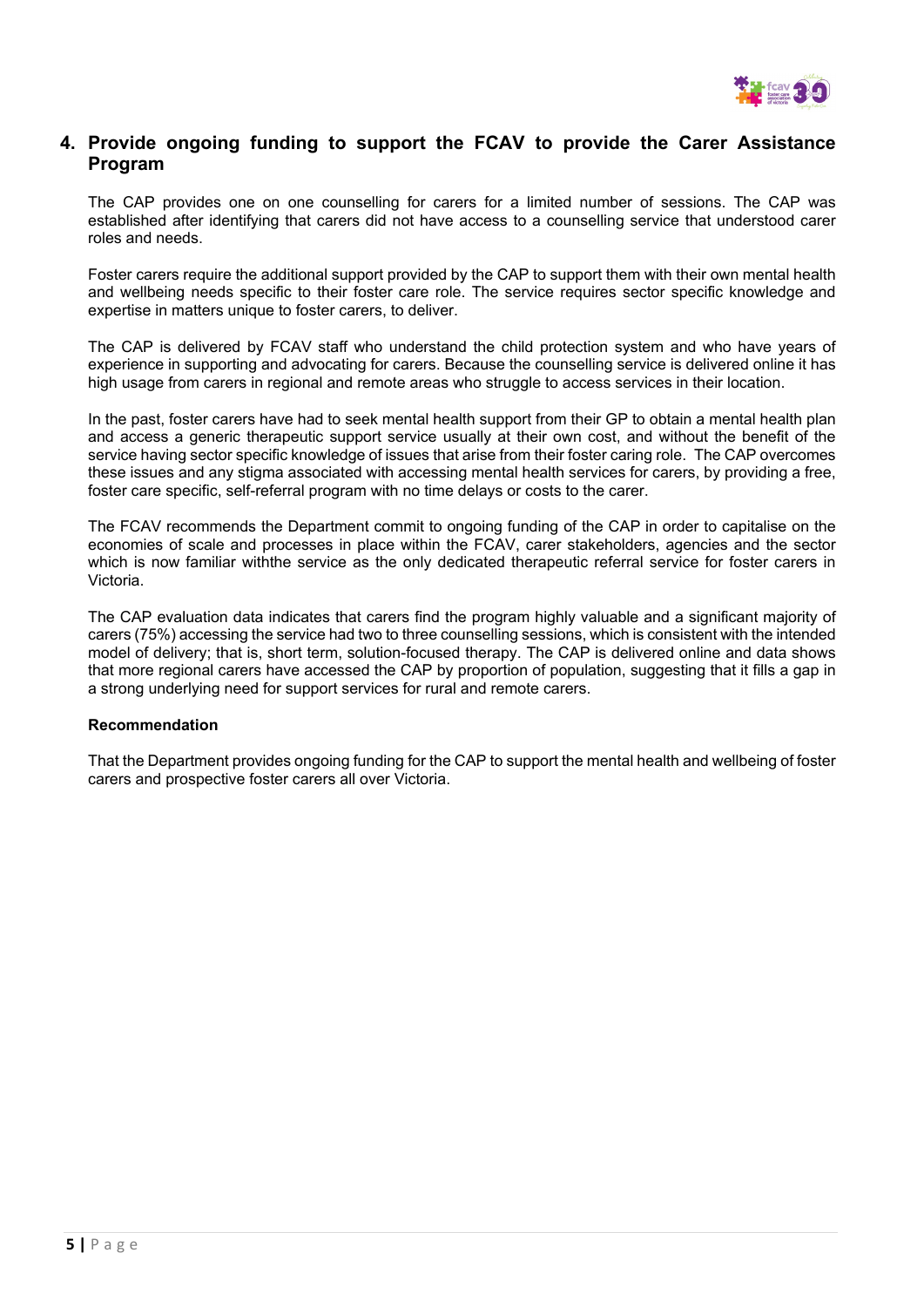

## **5. Fund a Carer Help Desk at the Department**

The FCAV recommends the establishment of  $\begin{bmatrix} c & c \end{bmatrix}$  and  $\begin{bmatrix} a & c \end{bmatrix}$  and  $\begin{bmatrix} a & c \end{bmatrix}$  and  $\begin{bmatrix} a & c \end{bmatrix}$  and  $\begin{bmatrix} a & c \end{bmatrix}$  and  $\begin{bmatrix} a & c \end{bmatrix}$  and  $\begin{bmatrix} a & c \end{bmatrix}$  and  $\begin{bmatrix} a & c \end{bmatrix}$  and  $\begin{$ **urd.** A help desk would give carers and agency staff an alternative decision-making path for the acquisition of essential documents and provide many other placement and administrative and its **a**nd administrative benefits.

Carers **and agency staff often struggle to obtain key documents or permissions essential for the ongoing stability of a placement in a timely manner. These can include:** If a placement in a timely manner. These can include:

- · Medicare cards/number (for access to universal health services);
- birth certificates:
- · vaccination certificates;
- passports; and
- Centrelink customer numbers.

These documents are necessary for access to a range of essential services including:

- universal health services:
- · childcare and kindergarten;
- School enrolment
- Centrelink family payments; and
- travel.

Without these essential documents, placements can come under significant stress because carers are unable to access childcare/kindergarten/school (which can affect their capacity to work) or may have to pay for expensive health services or other living expenses out of their own pocket. While refunds are available, these can also take months to action.

Delays occur for several reasons including:

- · children are often removed at short notice and the required documents are unavailable at the time of removal;
- · children may not be registered for birth certificates or Medicare numbers; and
- · registering a birth or obtaining a Medicare number, passport or vaccination certificate can be very resource intensive.

Currently all applications must be approved by the assigned Child Protection worker which is a significant bottleneck and key impediment to timely decision making. The decision-making bottleneck occurs because the relevant worker may not have the time (because they are responding to emergency situations) to obtain the necessary documents or information to complete an application. Passport applications require considerable experience that most Child Protection workers don't have.

The cost to the Child Protection system of delayed decision making and/or the failure to provide essential documents at the commencement of a placement is considerable because it increases carer frustration and stress and can lead to increased placement breakdown and carer churn.

The benefit of a help desk would be numerous including:

- staff gain high levels of expertise in specialised application processes which will improve efficiency;
- staff can troubleshoot an application to ensure it is complete when it is lodged which is likely to mean it will be approved in a minimum time:
- staff can establish back channels to key organisations such as Centrelink, Medicare, Passports and Births Deaths and Marriages to assist with liaison, problem solving and timely decision making;
- · providing both carers and agencies with a contact point within Child Protection to provide essential documents will not only assist child protection workers but will also prevent relatively minor and solvable problems from becoming critical problems; and
- having a contact point to assist carers and agencies will reduce sector frustration and improve carer retention.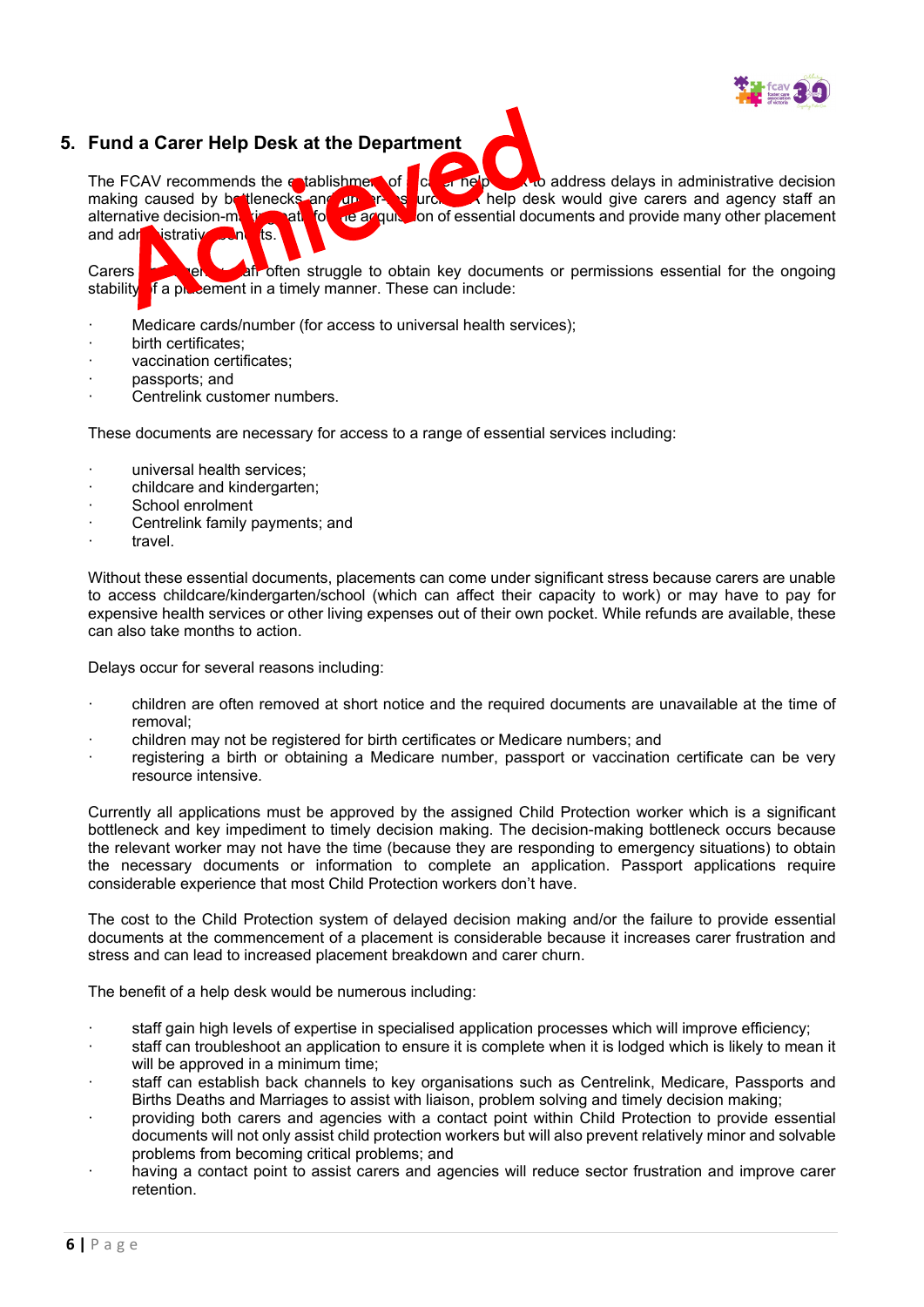

Establishment of a Carer Help Desk replicates the approach taken by some other organisations. For example, Centrelink has a Grandparent and Carer Advisory link which can be contacted to address difficulties carers experience with Centrelink application processes. Centrelink staff can identify and rectify application problems from the back end which means that carers don't have to use myGov or the Centrelink call centre which can be very time consuming and frustrating.

Targeted and accessible administrative expertise at a Carer Help Desk would relieve administrative delays and burdens across the child protection sector and ensure carers are able to access information, documents, funds and services for the children and young people in their care more efficiently.

### **Recommendation**

Fund and appropriately resource the establishment of a carer helpdesk in the Department.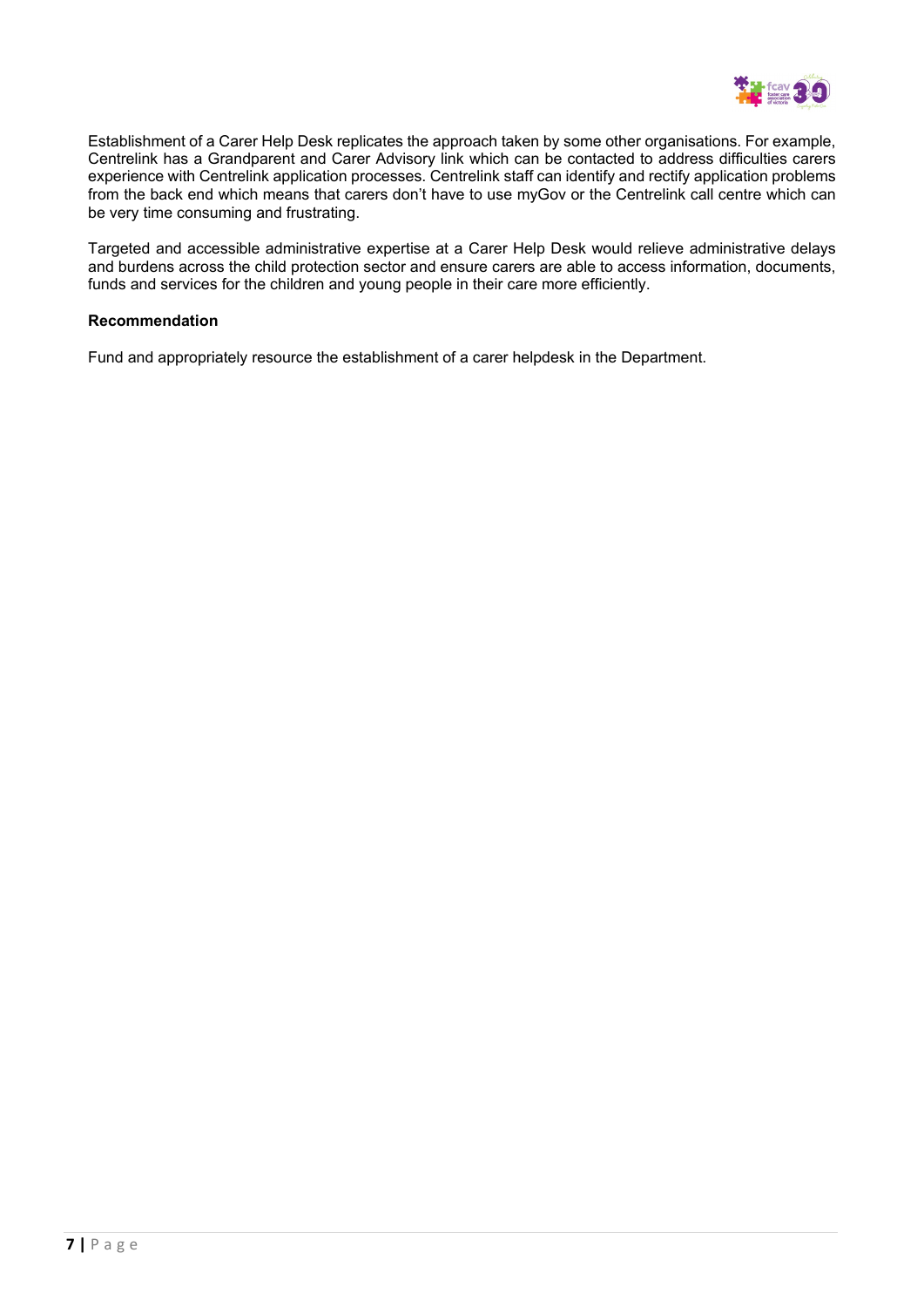

# **Subsidiary Recommendations**

## **Cost of providing care - Victorian Women**

The Foster Care Association of Victoria (FCAV) recognises that the women who have provided foster care over the last two years have borne an even higher social and economic cost because of the impacts of the pandemic on top of existing stressors in the home-based care system.

It is well established that women deliver the bulk of paid and voluntary care services in Victoria, including foster care.

We commend the Victorian Government on producing the Department's Home-based Carer Census in  $2021^{\left[\text{II},\text{I}\right]}$  which shows the disproportionate representation of women providing foster, kinship and permanent care. Across all care categories, women overwhelmingly accounted for most carers in these roles, for instance, women accounted for 83% of foster carers. Alarmingly, the largest household income group within that category was under \$40,000 and only 19% were in full-time work. These findings have implications for financial strain on households providing care.

Women provide the majority of volunteer foster care in Victoria. Volunteering for foster care frequently requires women to work part-time on a reduced salary, accept lower paying jobs to ensure they have the flexibility to support the placement of high needs children or, cease paid work altogether. Workplace supports such as childcare are frequently unavailable or difficult to access making work force participation even more challenging. This impacts women carers in the short and long term with reduced household budgets, lack of superannuation, reduced lifetime earnings, fewer holiday and long service leave entitlements as well as implications for their ability to secure a deposit for a home or pay off a mortgage and save for retirement.

Evidence shows that the sectors that were hardest hit by the COVID-19 pandemic restrictions included the education, health and hospitality sectors which all have high levels of female employment and have been impacted most by unemployment due to the pandemic.

### **Recommendation:**

The FCAV recommends increased placement allowances via a streamlined care allowance structure and clarity on the CSFF. The FCAV recommends ongoing funding is provided for the CAP therapeutic support to women carers.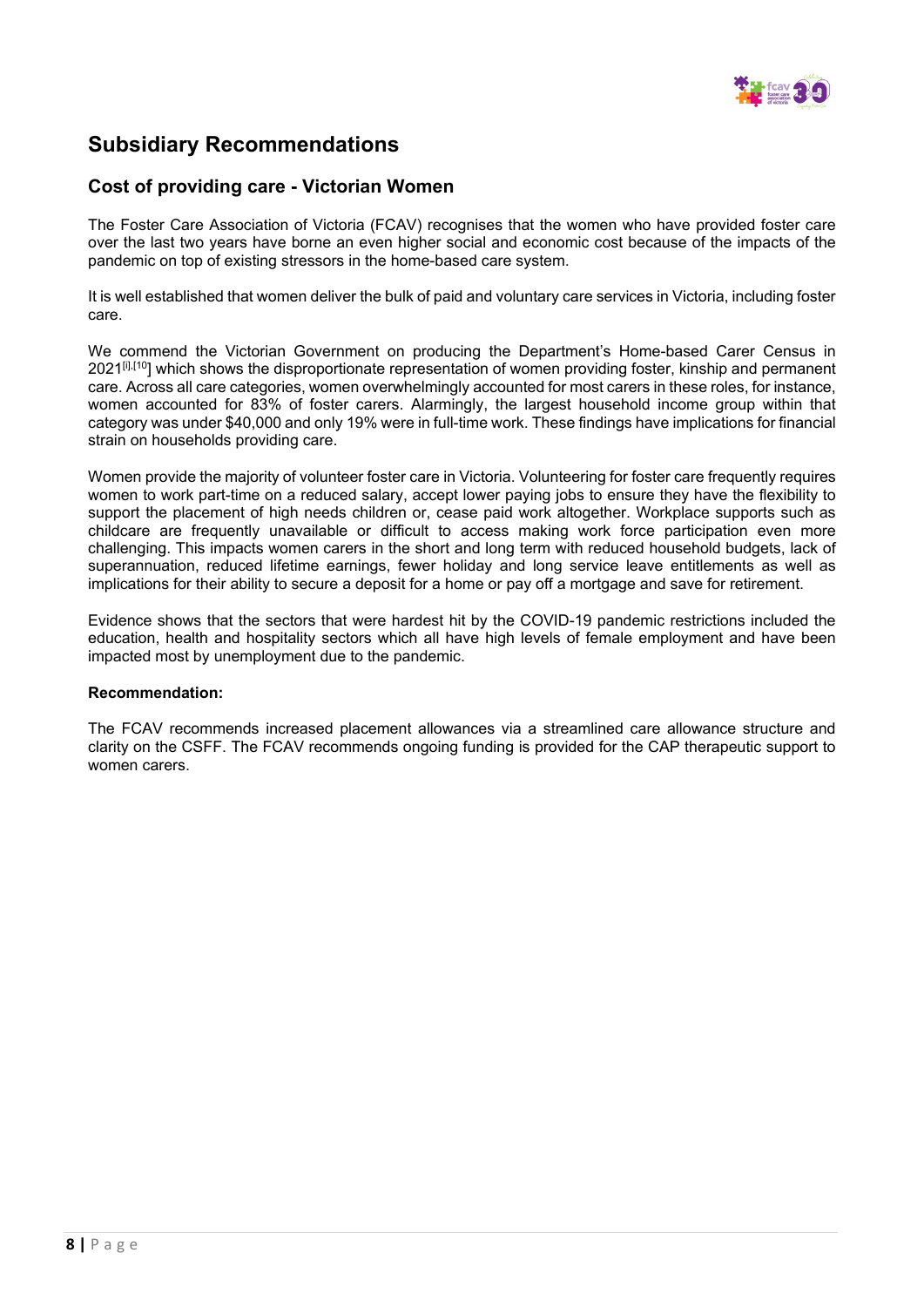

## **Client Incident Management**

The Client Incident Management System (CIMS Investigations) needs review to properly support carers through an investigation process by improvements in:

- investigation timeliness including measurable milestones;
- procedural fairness,
- integration with other reporting schemes to prevent multiple investigations for the same incident; and
- establishment of an independent carer advice and support service.

One of the aims at the launch of CIMs was that foster carers be afforded a fairer, rights-based approach giving them confidence in the investigation process. FCAV's experience with carers under investigation is that this process is not achieving those aims. Where the intention is on procedural fairness, unfortunately the system often fails to comply with its own framework.

Carers are experiencing significant time lags between notification of an investigation and their interviews. Carers frequently don't get notification of allegations in writing until shortly before interviews (sometimes the day before), limiting their understanding of the implications of any allegations and limiting their ability to seek legal advice about their options.

These problems are exacerbated by concurrent delays in police investigations due to competing priorities and investigations left "on hold" while police are on leave. Additionally, police request that carers not be advised of allegation details until police decide whether to interview at all.

Once carers' interviews are concluded, delays occur in the provision of transcripts for carer sign off, hence delaying the completion and submission of investigation reports to the Department for endorsement. Delays are also experienced between investigation report submission and Departmental endorsement.

There is little acknowledgement, or support, of carers affected by ongoing issues following investigations, particularly those who have had children removed or been deregistered. Carers report experiences of poor mental health, grief and loss and detrimental effects on their own children's wellbeing. Agencies are ill equipped to support carers through these experiences.

Due to the extent of disempowerment experienced through the CIMS process, more carers are seeking legal advice and representation, incurring high financial costs, to ensure their rights are observed through procedural fairness. Of particular concern to carers is the potential loss of their Working with Children Checks and the implications of this for their employment and community activities such as sports coaching, school volunteering and the like.

Carers report that they are leaving the foster care system directly following CIMS investigations, regardless of substantiation, citing a lack of perceived fairness, a lack of effective support from their agencies and an unwillingness to subject themselves and their families to any future investigations. The implications of this for carer retention across Victoria are obvious and concerning in an already under-resourced system.

The FCAV has also experienced a significant increase in requests from carers for support since the introduction of CIMs in January 2018. They turn to the FCAV for support due to delays in process and length of time investigations take, to clarify roles and process and the impact on their mental health and well-being of the investigations. The FCAV is not funded to provide this necessary support, which equates to hundreds of hours a year of individual support and requires core funding to continue to provide this necessary service.

### **Recommendations:**

- 1. Increased funding to ensure investigation resources are sufficient to meet the required investigation timeframes – in both the Community Service Organisations responsible for investigations and Departmental staff within the Child Safeguarding / Human Service Regulation unit.
- 2. Financial assistance be provided to foster carers for costs when seeking legal advice regarding their rights during an investigation and accessing legal representation in Suitability Panel Hearings.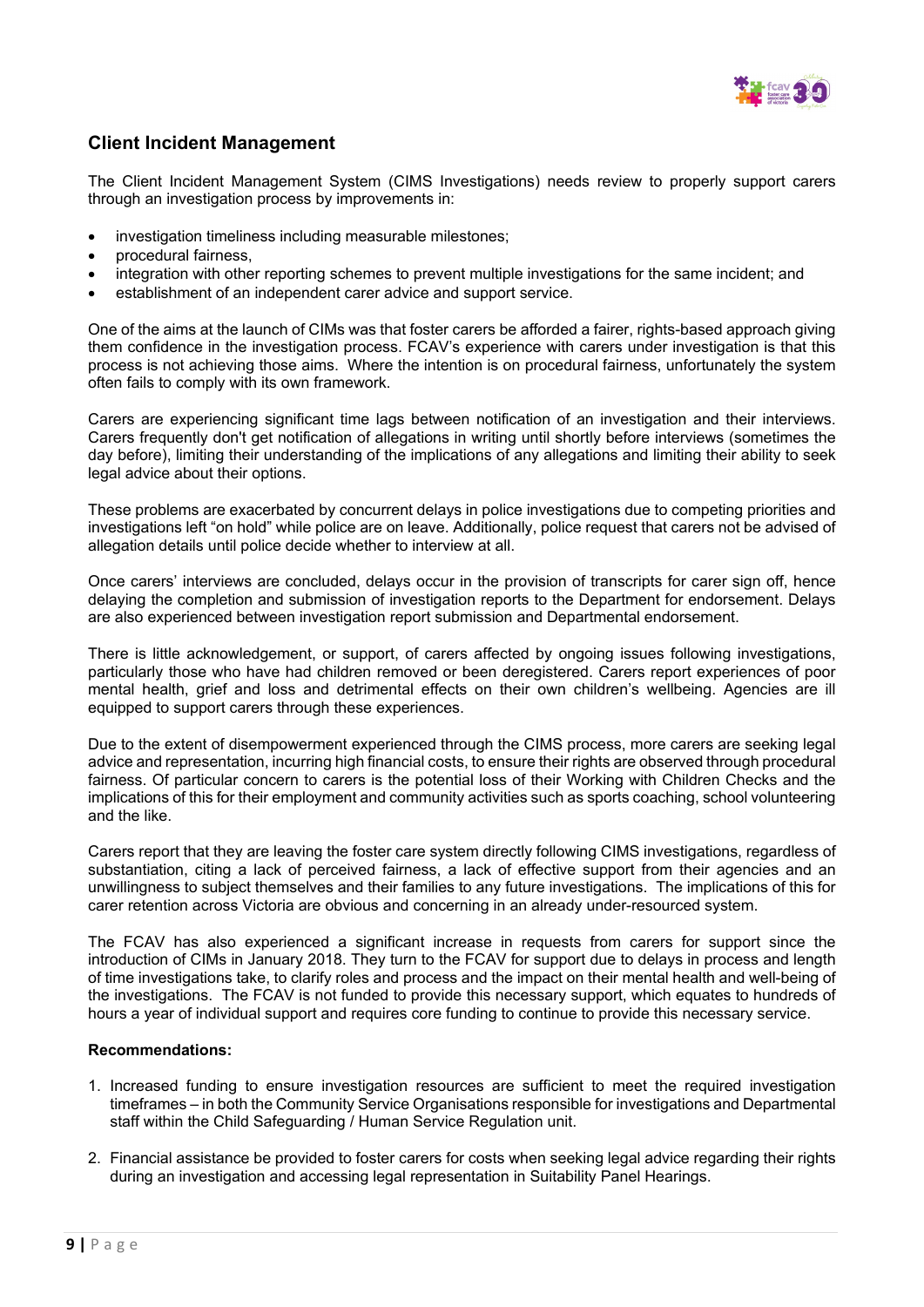

- 3. Establishment of a carer advice and support service to assist carers through the long and stressful process of an investigation; and
- 4. CIMS should be reviewed to ensure that it is consistent and integrated with related investigation schemes such as the Reportable Conduct Scheme and Suitability Panel process to ensure that multiple investigations are not required for the same incident..